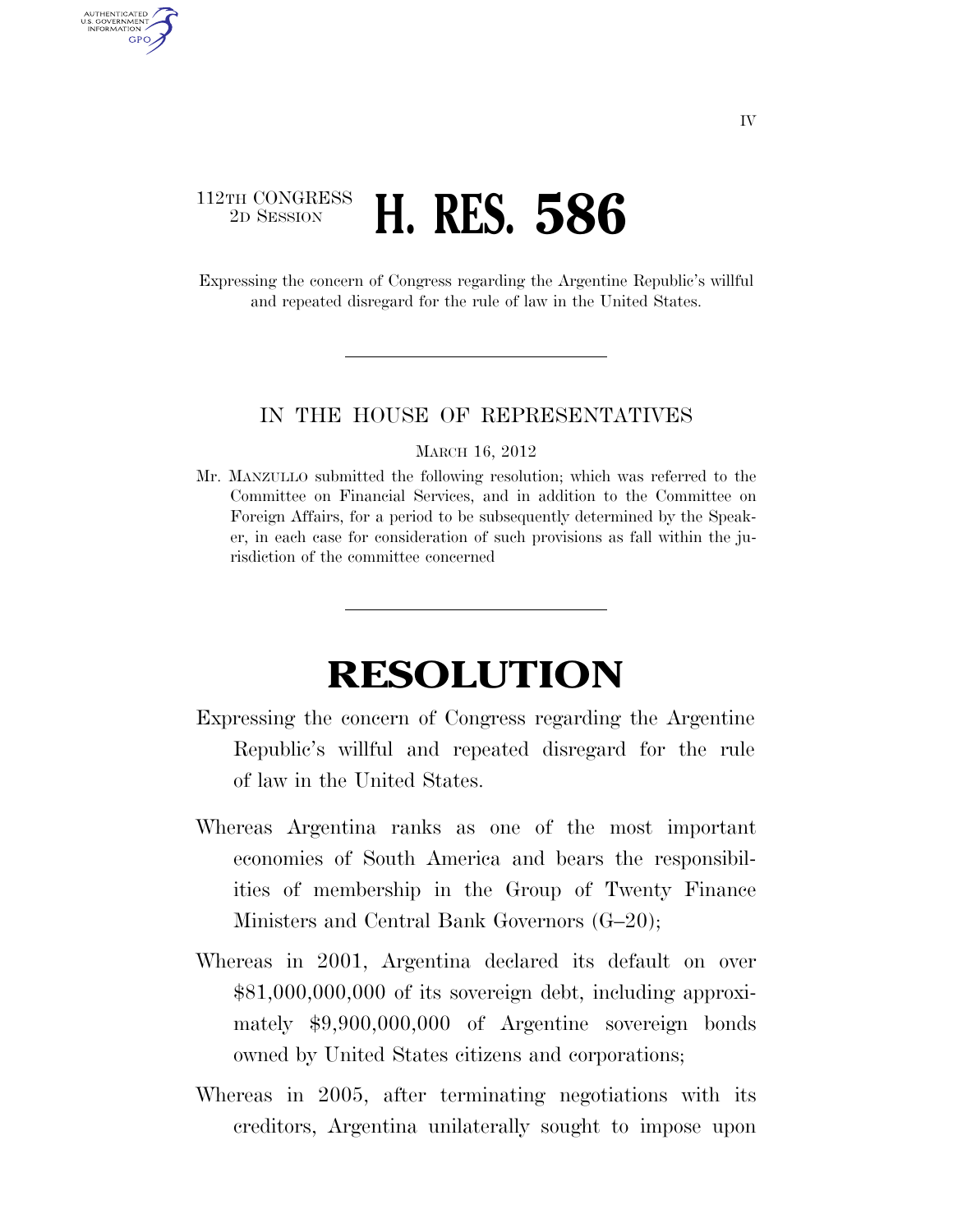those creditors a 73 percent reduction on the face value of its debts, a proportion drastically greater than international norms that did not reflect Argentina's capacity to pay;

- Whereas Argentina then sought to repudiate all debts owed to the approximately one-quarter of its eligible bondholders who rejected its unilateral offer, notwithstanding the legally and traditionally voluntary nature of such exchanges;
- Whereas in 2005, the Argentine administration and legislature codified the repudiation of the Republic's debts by passing the so-called ''Lock Law'', which prohibited the Argentine government from reopening its debt exchange or making any other future offer to bondholders;
- Whereas in 2006, Argentina demonstrated its capacity to repay its debts in full by repaying \$9,800,000,000 owed by the country to the International Monetary Fund  $(MF);$
- Whereas in 2009, Argentina enacted Law 26,547, which temporarily suspended the ''Lock Law'' for the government's convenience so as to conduct a second debt exchange, with a coercive further prohibition against allowing bondholders that had brought judicial proceedings from receiving more favorable treatment than exchange participants;
- Whereas in 2010, Argentina executed this second debt exchange by unilaterally offering creditors not participating in the 2005 exchange the equivalent of a 75 percent reduction in value, even worse terms than those offered in 2005 despite considerable improvement in the country's economic and financial conditions;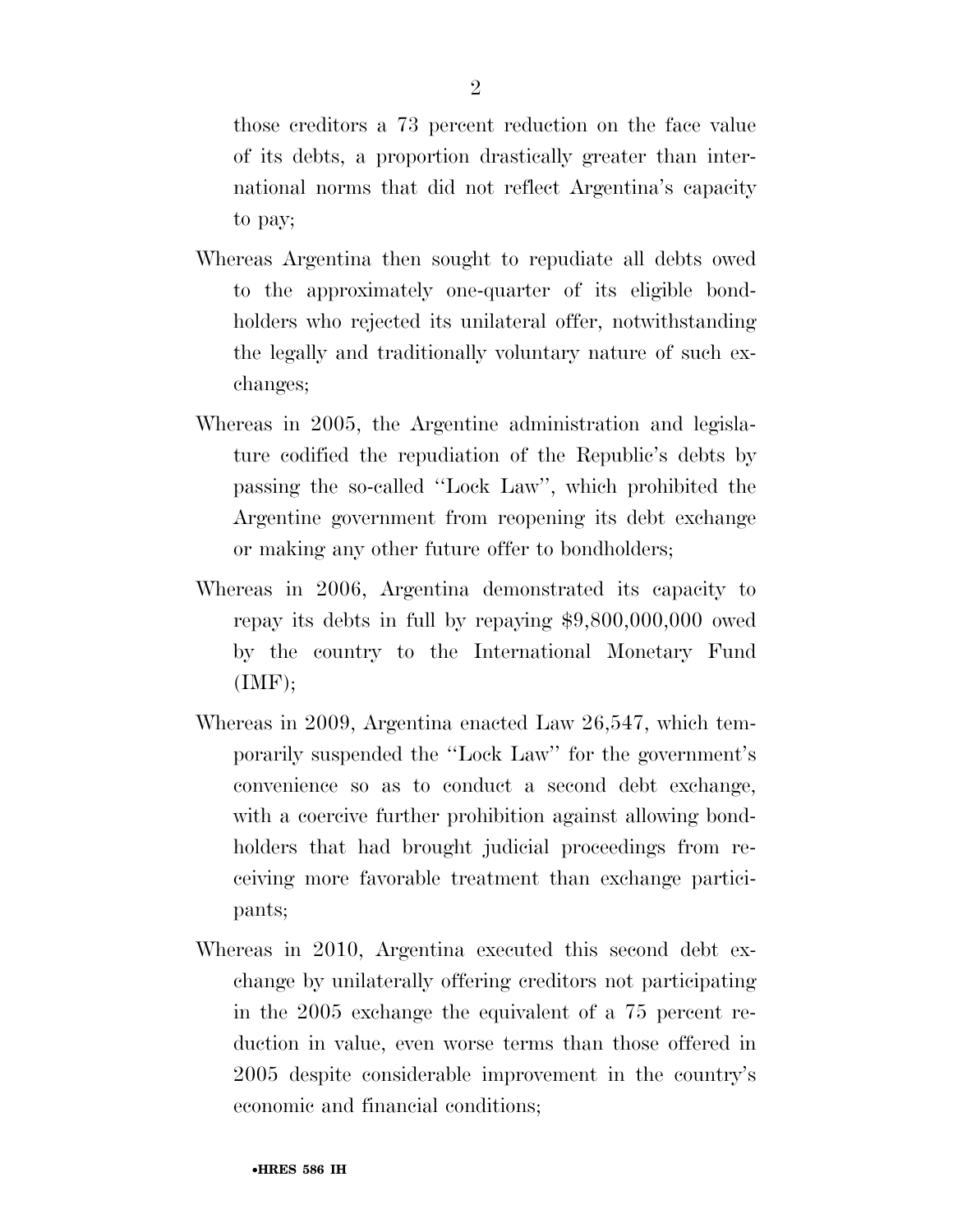- Whereas, notwithstanding that the country currently holds at least \$45,000,000,000 in foreign currency reserves, Argentina refuses to pay more than 100 United States court judgments in total exceeding \$5,000,000,000, with further direct and indirect costs to U.S. bondholders, investors, and taxpayers arising from Argentina's default and non-negotiated debt restructuring;
- Whereas, notwithstanding Argentina's express commitments in the Fiscal Agency Agreement governing its bond indebtedness to waive claims of sovereign immunity and submit to the jurisdiction of the State of New York in order to gain access to capital markets in the United States, Argentina now contests and refuses to honor these judgments;
- Whereas Argentina has similarly dishonored claims brought by United States companies and others before the International Center for Settlement of Investment Disputes (ICSID) and other international arbitral forums, which have collectively issued awards against Argentina totaling over \$900,000,000;
- Whereas Argentina's failure to comply with arbitral awards in favor of United States creditors violates Argentina's obligations under the Treaty Between the United States of America and the Argentine Republic Concerning the Reciprocal Encouragement and Protection of Investment, also known as the U.S.-Argentina Bilateral Investment Treaty;
- Whereas Argentina's disregard for established international norms is apparent in its disproportionate share of cases brought before ICSID, where, among G–20 countries, Argentina accounts for 78 percent of all pending cases;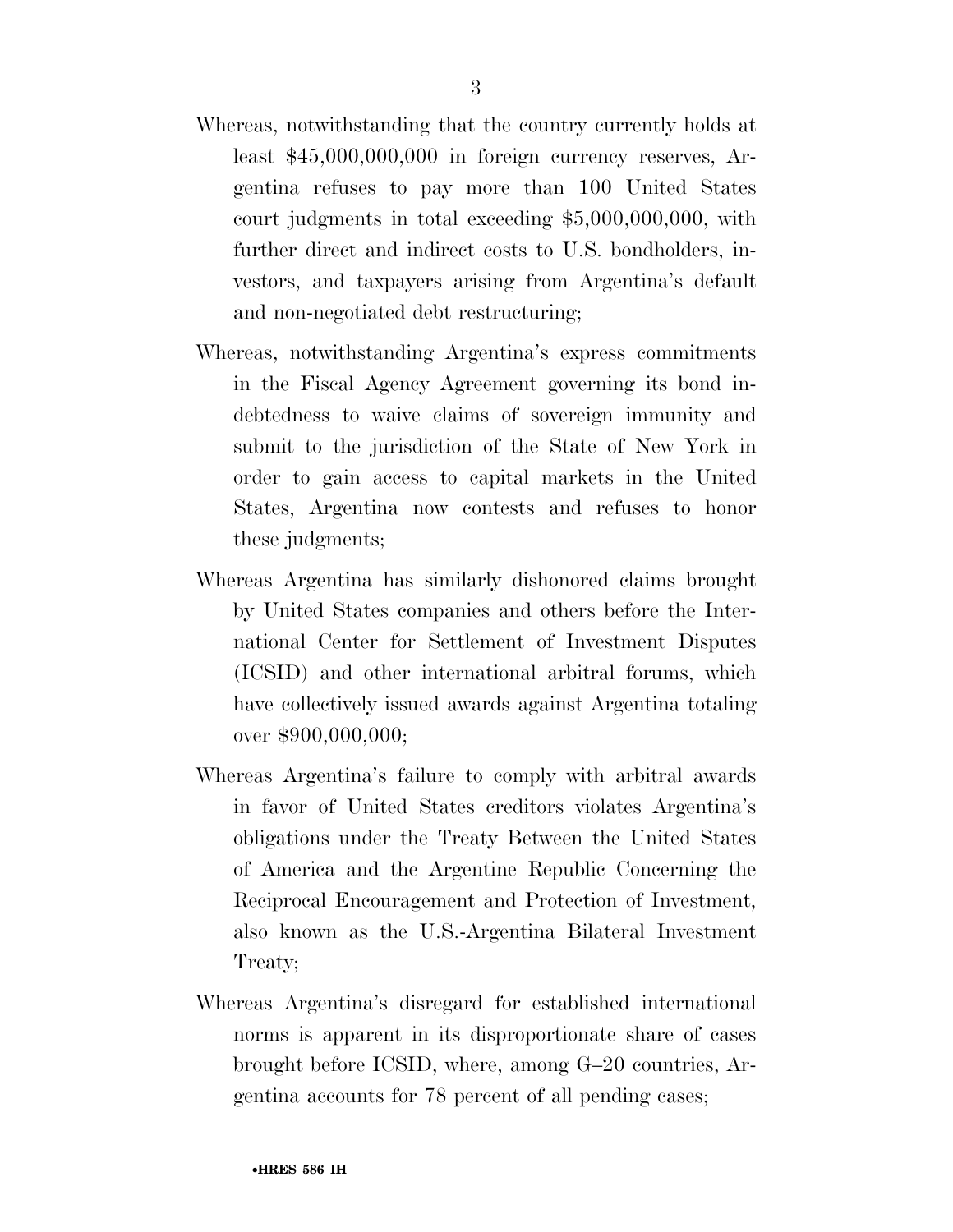- Whereas Argentina actively evades the judgments rendered by United States courts and other adjudicatory bodies and thus abusing the immunity of the Bank for International Settlements (BIS), and by secreting its assets in ways and places that frustrate the enforcement of United States judgments and arbitral awards;
- Whereas Argentina's dishonest and disreputable conduct encourages other nations to pursue comparable tactics for dishonoring their international financial commitments, for example Ecuador, which in 2008 selectively defaulted on its sovereign bond obligations, citing Argentina's conduct as precedent;
- Whereas the international financial community, including the IMF, has criticized Argentina for its lack of fiscal transparency and its manipulation of key economic statistics, including in particular a gross understatement of Argentina's inflation and exaggeration of economic growth;
- Whereas Argentina has imposed fines and initiated criminal enforcement action against independent economists who publish inflation statistics that differ from the official reports;
- Whereas the Financial Action Task Force (FATF) has identified Argentina's failure to comply with 47 out of its 49 recommendations, the worst evaluation of any G–20 nation, highlighting the country's regulatory shortcomings and the vulnerability of Argentina's financial institutions to terrorist financing and money laundering;
- Whereas Argentina refuses to comply with IMF membership requirements, including but not limited to Article IV reviews, which allow the IMF to accurately assess a country's economic health, development, and policies;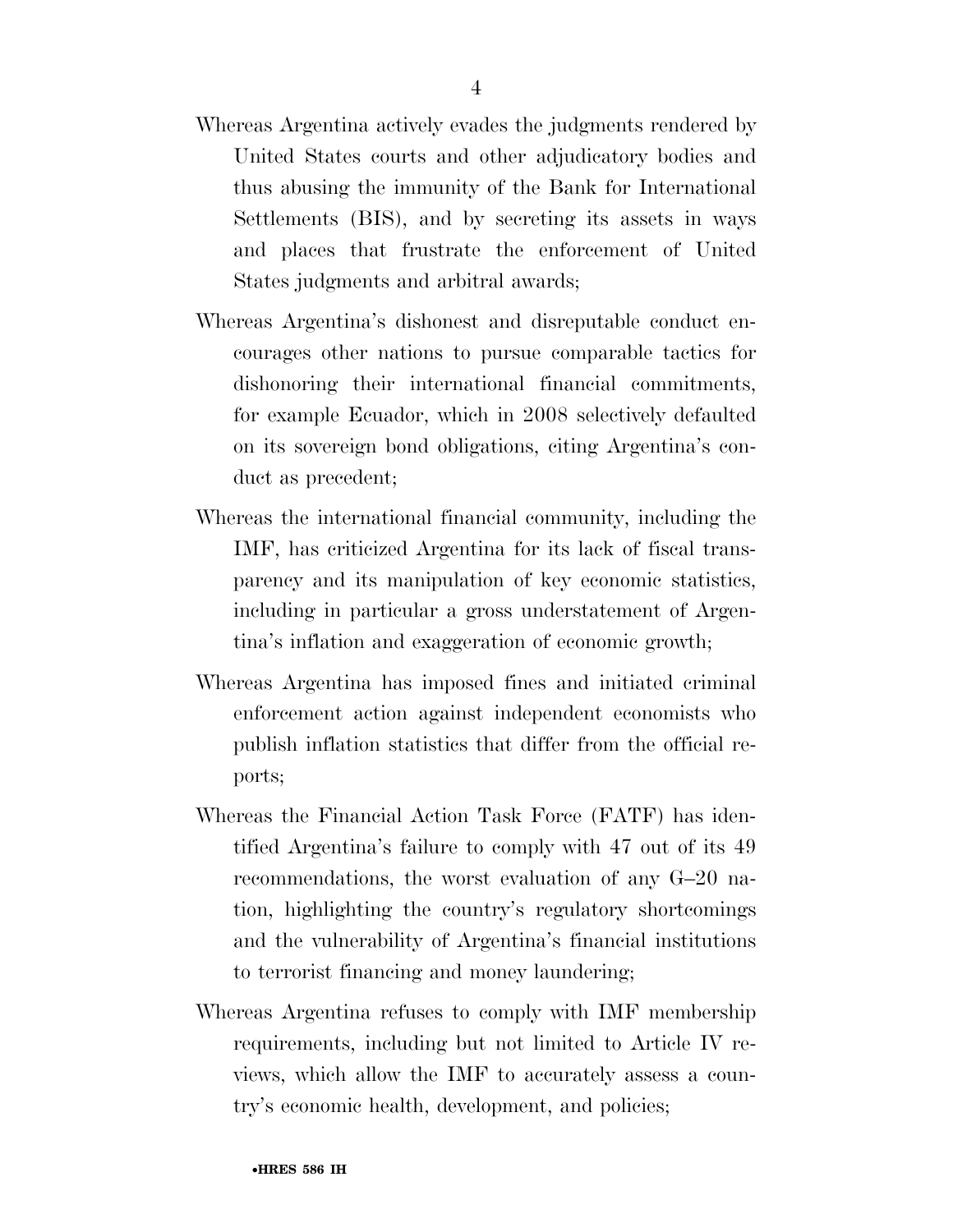- Whereas the actions of Argentina since its 2001 declaration of default have imposed billions of dollars of financial losses, not only within the United States but throughout global financial markets, which could deprive more deserving sovereign borrowers of access to capital by undermining confidence in the markets for and legal enforceability of sovereign debt; and
- Whereas Argentina's failure to comply with its obligations under international investment treaties threatens to undermine the confidence of investors that such treaties afford them a meaningful remedy against unjust expropriation or other unfair or inequitable treatment by the states in which they invest, thus undermining justice and deterring the investment that is necessary to stimulate worldwide economic growth: Now, therefore, be it
	- 1 *Resolved,* That the House of Representatives—
	- 2 (1) declares that the Argentine Republic has re-3 peatedly and willfully disregarded the rule of law in 4 the United States;
- 5 (2) declares that the refusal of Argentina to 6 honor and satisfy the judgments of United States 7 courts and arbitral awards threatens the economic 8 well-being of the United States and undermines the 9 integrity and efficacy of such courts;
- 10 (3) declares that Argentina should immediately 11 honor its obligations to United States bondholders 12 and investors;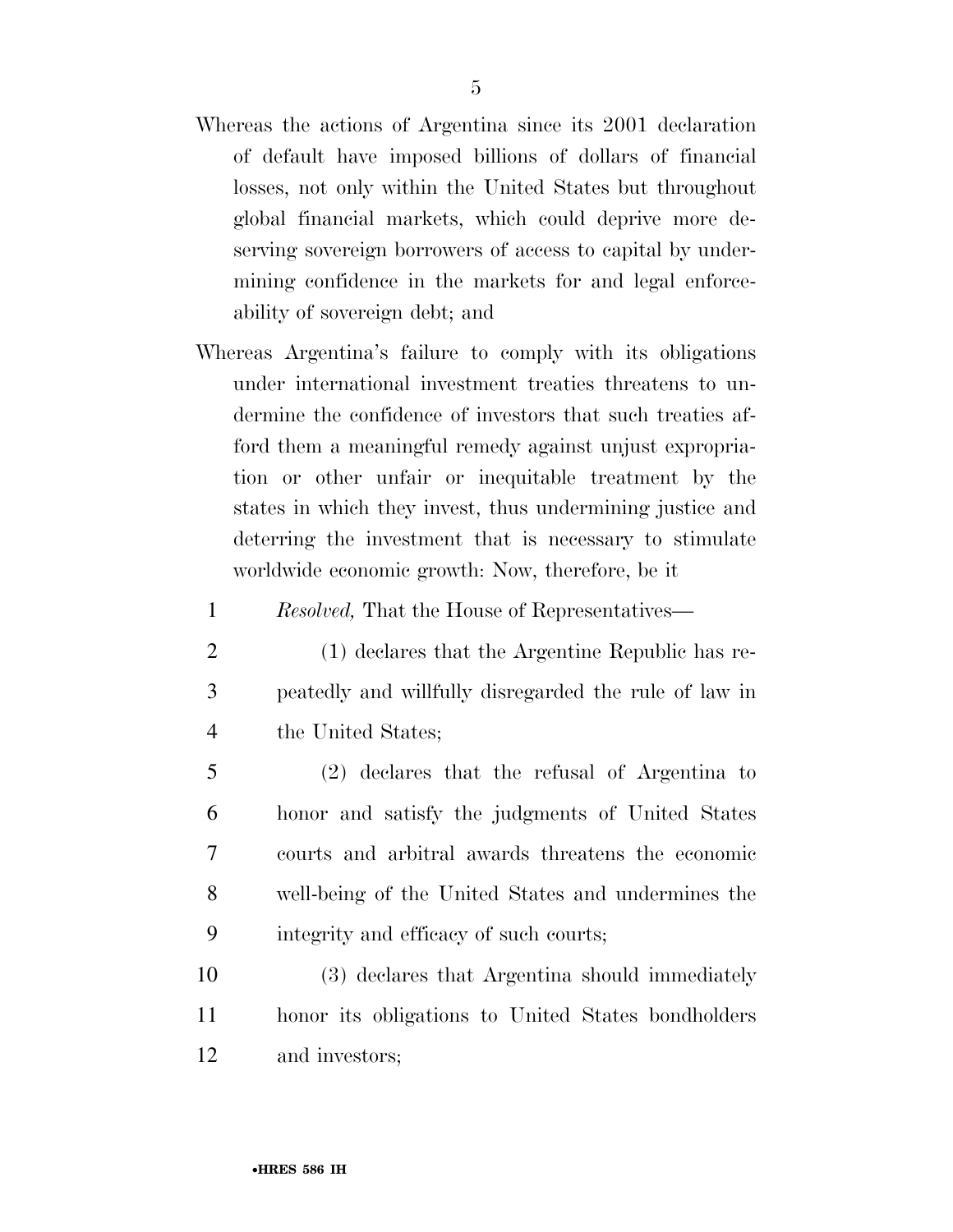(4) declares that the United States should work with other IMF member states to restrict Argen- tina's access to IMF benefits and prerogatives until Argentina has complied with its obligations as an IMF member;

 (5) declares that the United States should reso- lutely maintain its policy of opposing further loans to Argentina by the World Bank and the Inter- American Development Bank (excepting those rare circumstances in which loans are targeted at the very poor) and that it should vigorously encourage other countries to do the same;

 (6) declares that officials of the United States Federal Reserve System who sit on the Board of Di- rectors of the BIS should endeavor to ensure that Argentina is prohibited from continuing to exploit the immunities of this organization for the purpose of evading the judgments of United States courts; and

 (7) declares that Argentina's behavior is not be- fitting a member of the G–20 Group of Finance Ministers and Central Bank Governors, and that the United States should work with other G–20 mem-